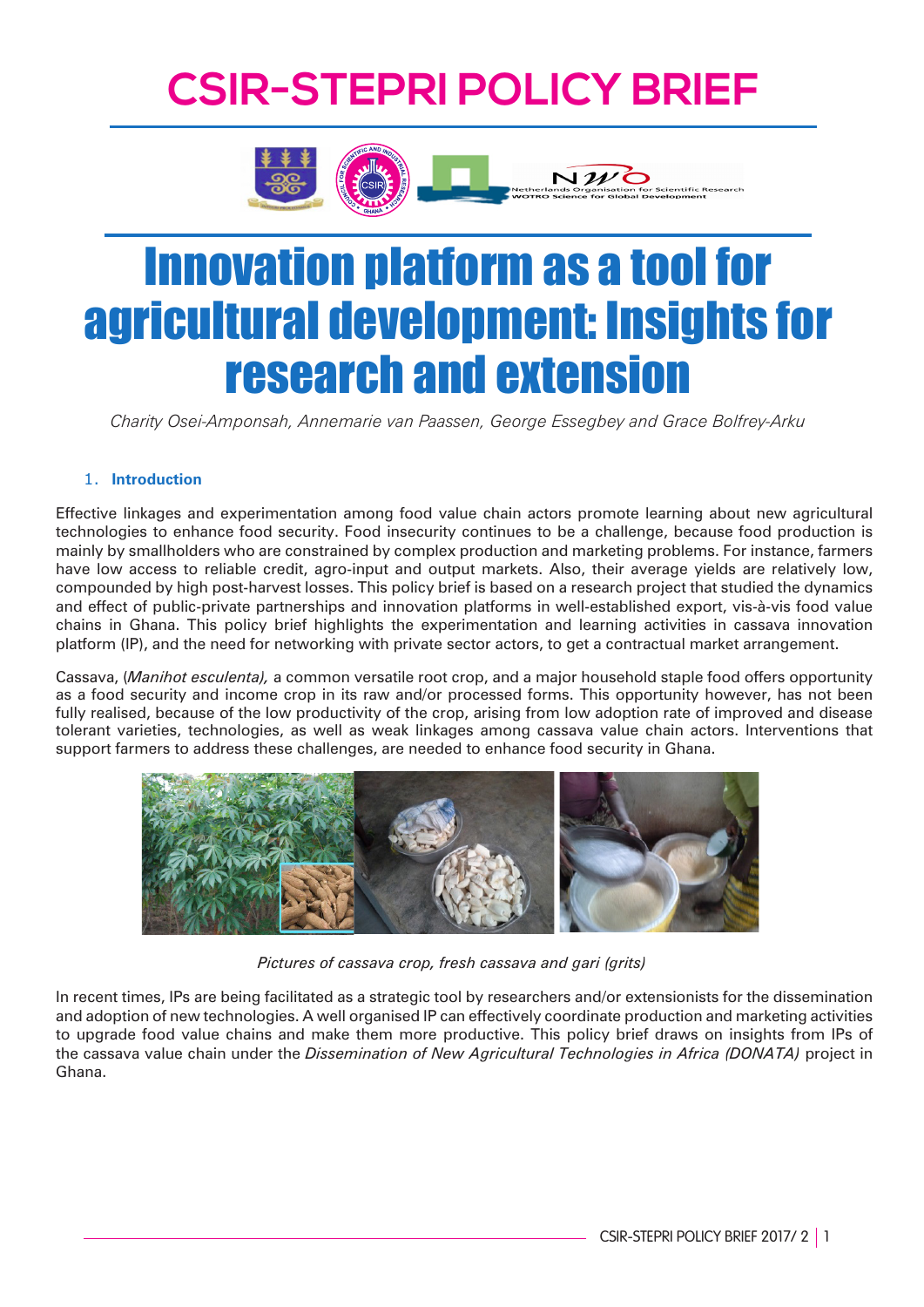**A value chain comprises an entire system of production, processing and marketing, from inception to finished product. It consists of a series of actors, such as farmers, traders, processors, wholesalers, retailers and consumers, linked together by flows of products, finance, information and services. Value chain supporters such as government regulators, financial institutions, researchers, agricultural advisors, and transporters provide various services to the chain (IIRR policy brief 1).**

### 2. **The Approach of the DONATA project**

The African Development Bank funded programme DONATA, was initiated by the Forum for Agricultural Research in Africa (FARA) and the West and Central African Council for Agricultural Research and Development (CORAF/WECARD ). In Ghana, the cassava project of DONATA was facilitated by a researcher of the Crops Research Institute of the Council for Scientific and Industrial Research (CSIR-CRI). In collaboration with the project focal person from CSIR-CRI, the District Agricultural Development Unit (DADU) of the Ministry of Food and Agriculture (MoFA) set up five innovation platforms (IPs) in the Wenchi Municipality of the Brong Ahafo Region. The IPs involved cassava value chain actors: farmers, agro-input dealers, traders and processors at the community levels

**Innovation platform (IP) is like a cooking pot to which the actors involved jointly contribute to problem diagnosis, identification of opportunities, coordination, experimenting, learning and implementing of ideas to address problems in a value chain. An IP involves a group of individuals (who often represent organizations and value chain actors) with different backgrounds, skills and interests. Actors whose skills are not needed for a particular cooking activity may stay away (Figure 1).**





#### *Source: ILRI/Bonaventure Nyotumba*

A local NGO together with the DADU formed a coordinating unit which closely collaborated with the actors of the IPs. The coordinating unit actors were trained in IP facilitation, experimentation and group dynamics to be able to effectively perform their task. The project focal person served as a link between the coordinating unit, FARA/CORAF and the donor to give feedback and mobilise the needed resources (especially funds) for planned activities. The cassava DONATA project in Wenchi focused on improving productivity and income of smallholder cassava producers, processors and traders through the transfer, sharing and dissemination of improved technologies based on three priority entry points: (1) Access to improved cassava varieties and enhanced soil fertility management; (2) Use of herbicides to control perennial weeds in cassava; (3) Cassava product development and market access. To achieve these, researchers from CSIR-CRI, extensionists from DADU, and the IP members through the use of group demonstration plots, jointly experimented with improved high yielding and disease tolerant cassava varieties plus good agricultural practices (row planting on flat or mounds, in long ridges, pre-sprouting cassava technologies, 2-3 nodes cuttings, appropriate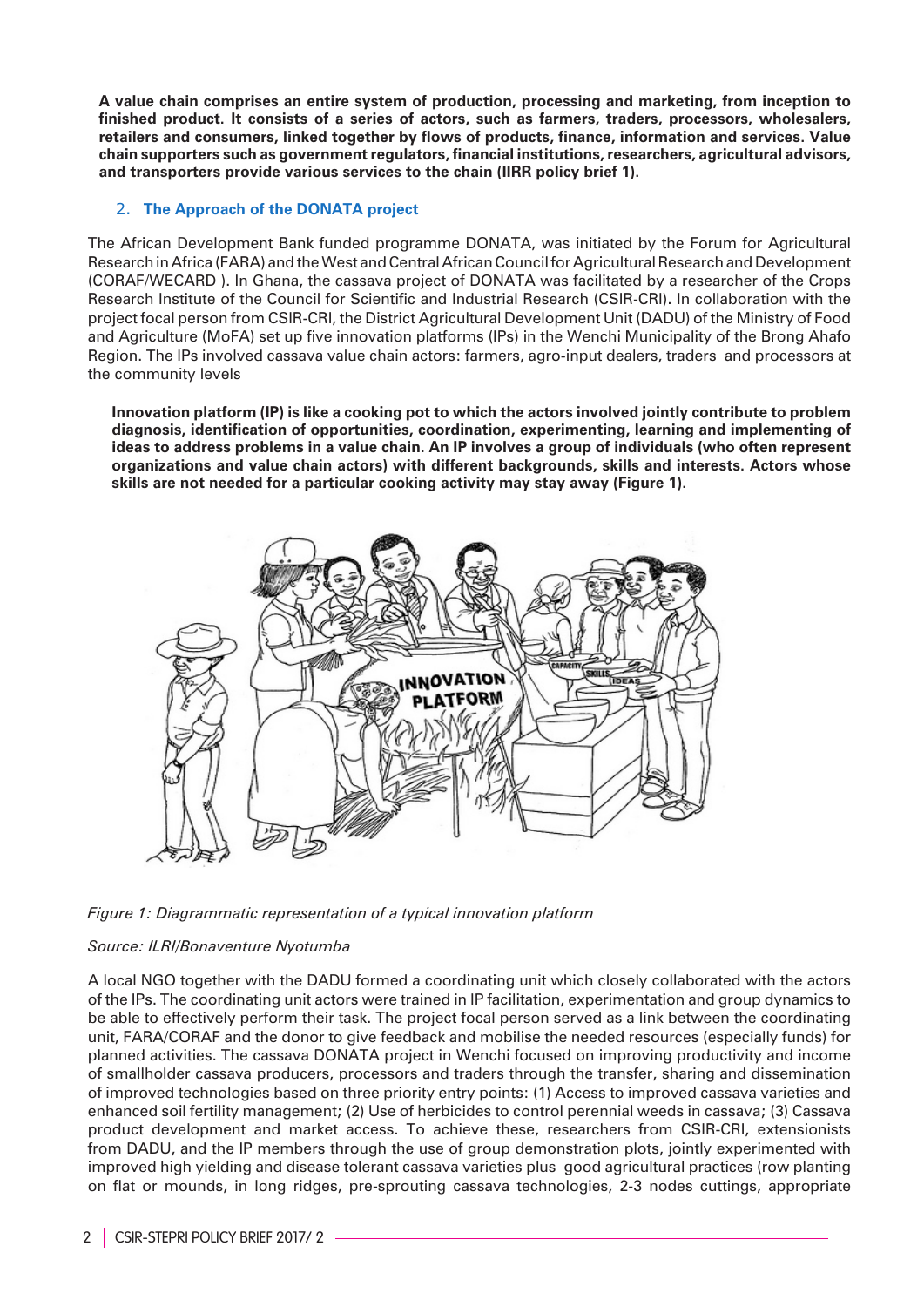techniques for herbicide application). The coordinating unit facilitated the acquisition and supply of different improved planting materials based on need for individual farmers to start their on-farm experiments. Input dealers (also linked to relevant wholesale distributors), traders and transporters networked on the platform to make their services readily available to farmers and processors. An FM radio station disseminated the processes and outcomes of the experimentation to the larger community.

#### **List of key activities of the cassava IPs**

- 1. Identifying new and emerging constraints of cassava production, processing and marketing
- 2. Meeting to review and prioritise identified constraints as entry points, and then discussing innovation platform activities based on the entry points
- 3. Establishing demonstration plots on group and farmers' own cassava farms for experimentation and experiential learning
- 4. Creating space and trust (through open discussion and accountability) for knowledge sharing between scientists, farmers, local NGO, DADU technical staff and among IP members
- 5. Building IP cassava processing centre (part financed by actors) and training actors in basic book keeping and entrepreneurial skills to manage processing enterprise
- 6. Disseminating proven cassava varieties and technologies through the media (local FM radio station)

*Source: DONATA project report, 2013*

#### 3. **Lessons from the DONATA cassava IPs**

The activities of the coordinating unit led to the creation of five IPs that met to discuss emerging value chain opportunities and problems, coordinating actions to solve them. Though the project has ended, the DADU plays an advisory role to help two very functional IPs to address conflicts and also provide them with market access information. Farmers involved in the IPs have considerably *increased their yields* (from average of 14t/ha to 42t/ha) by experimenting, adopting good practices and having timely access to improved cassava varieties, inputs, and transport services arrangements from the IPs. *Processors have also been trained in good practices and have obtained mechanised equipment* that enhances efficient gari (cassava grits) production. However, farmers and processors continue to sell at existing local and the long distant Burkina Faso markets for household consumption.

The value chain actors mobilised themselves to cultivate the introduced high yielding varieties, and as a result produced a lot of fresh cassava, chips (*nkonkonte*) and gari. Unfortunately, they were not able to build the capacity to link to a large-scale guaranteed market. Improved access to alternative sources of markets is an important motivation for farmers, processors, input dealers and transporters to continue their participation in the IPs. Hence, *there is a need for IP coordinating unit to network with potential private sector actors (buyers), and if interested, get a formal commitment to buy from the IP*. However, this can be sustainable, if the IP is nurtured to become a viable enterprise with the necessary negotiating skills.

Researchers and extensionists were found to play critical roles in creating IPs for technology dissemination and adoption. DADU had a coordination role, while researchers took the lead to mobilise resources, network, facilitate and monitor the IP approach, to ensure focus and momentum. Researchers are respected partners at both local and national levels, and are therefore in a position to pose critical questions on the IP process, and organise accompanying research when needed. Yet, IPs can be effective for agricultural development if strategic actors like researchers and DADU officers are *able to mobilise private sector enterprises* to buy the excess cassava and its products from the IPs. Figure 2, proposes how the IPs could be supported by a district coordinating unit, to facilitate an organisational link *to a national coordinating unit of MoFA*, *the regional Research Extension Liaison Committee (RELC) or the media*, as a source of market access information from private sector actors.